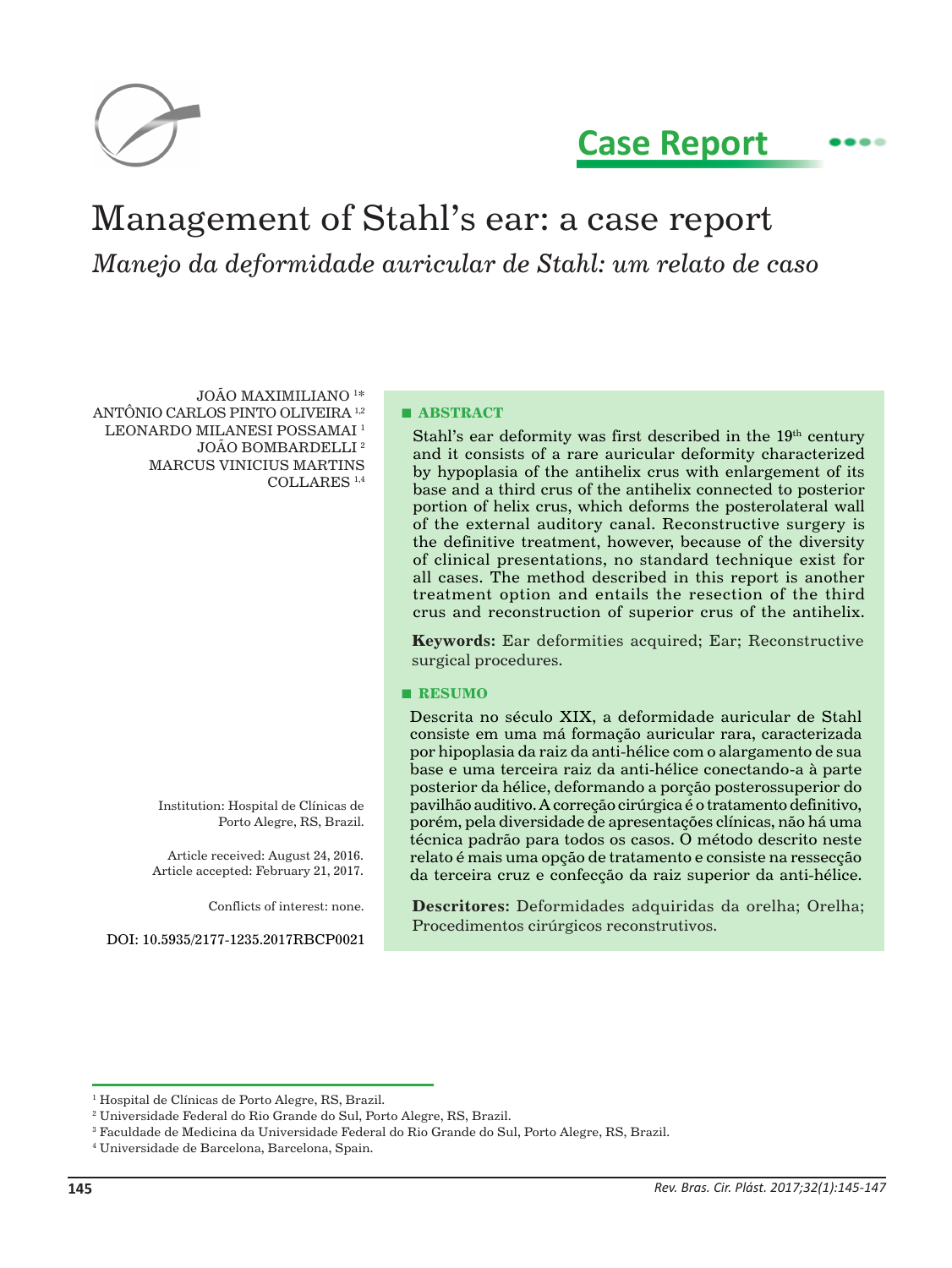#### **INTRODUCTION**

In the 19th century, Stahl described and classified different auricular malformations into three types: "helix transversus spleniformis", "crus antihelics trifurcata" and "crus superium turgidum". Currently, the term Stahl's ear refers to the second type, a hypoplasia of the antihelix crus, with enlarged base and a third crus of the antihelix extending from the antihelix to the helix crus, deforming the posterolateral wall of the external auditory canal.

This anomaly has aesthetic and social consequences, but it does not affect hearing. It is more common among eastern people and rarely seen in white people, however, its real incidence has not been established<sup>1</sup> so far. The deformity is most commonly unilateral, and it can be bilateral in 20% of cases. In general, other anomalies are also present, such as narrowing of the helix, hypoplasia or absence of the superior crus of antihelix and enlargement of the triangular fossa<sup>2</sup>.

Stahl's ear would be the consequence of dysgenesis of the intrinsic atrial muscle during the third month of embryogenesis<sup>3</sup>. Embryonic muscular dysgenesis leads to hypoplasia of the superior crus of antihelix, and development of a third crus of the antihelix. The third crus that connects the antihelix to the posterolateral wall of the helix is responsible for causing the defect on the curvature of the auditory canal<sup>4</sup>. The solution for the deformity is reconstructive surgery, but there is no consensus regarding the technique to be used.

# **CASE REPORT**

We report a case of an 18-year-old white man with Stahl's ears deformity (Figure 1) who underwent reconstructive surgery under general anesthesia. An infiltration of the incisions was performed using 0.75% ropivacaine with epinephrine in a 1: 100,000 proportion. A retroauricular access was performed in the concha-Antihelix transition with detachment to anterior portion, enabling degloving of the ear and exposure of the third crus (Figure 2).

A resection of the third crus was performed with primary approximation of the defect. To reconstruct the superior crus of the antihelix, prior cartilage weakening was done with metal scraping and Mustarde 4-0 polyglactin suture. To reconstruct a uniform curvature of the helix, a subsequent cartilage weakening was carried out with a scalpel blade no.15 and x-suture for eversion with 4-0 polyglactin.

Closing of the posterior incision was performed using a Greek bar suture with 4-0 polyglactin. Ear dressings were made with sterile bandages and maintained for 48 hours. The same procedure was



**Figure 1.** Antihelix third root found in Stahl's ear. **A:** Right ear, **B:** Left ear.



**Figure 2.** Transoperatory exposition of third crus. **A:** Preoperative marking of third crus; **B:** Third crus resected in transoperative.

performed in both ears. The result after the surgery is shown in the late postoperative period (Figure 3) in which little changes in size of the ear is observed associated with absence of third crus, and presence of helix and superior crus.

## **DISCUSSION**

Congenital auricular deformities are defined as malformations (microtia, cryptotia). Deformities are characterized as a normal chondrocutaneous component, but with an abnormal architecture categorized as constricted, prominent, and Stahl deformity, as described in this study<sup>5</sup>.

A number of techniques for surgical reconstruction of Stahl's ear have been described. These techniques range from simple procedures as zetaplasty, which is a realignment of the third crus, the wedge resection of cartilage, the local grafting after its reversion $6,7$  to more complex procedures such as temporal periosteal flap for auricular support described by Nakayama et al<sup>8</sup>.